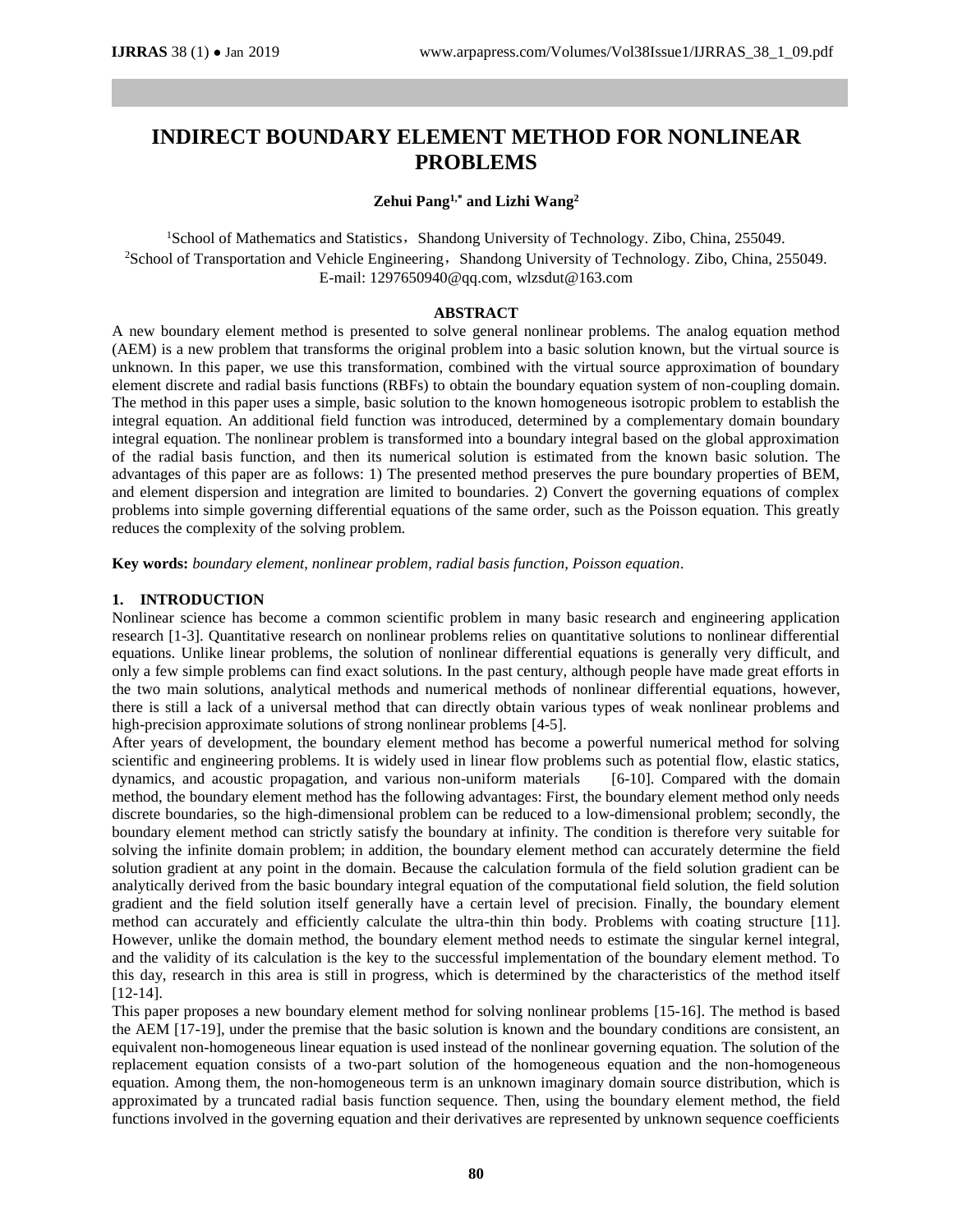and are established by the configuration equations at discrete points within the domain. Therefore, the method only requires boundary discretization, and additional configuration points within the domain do not destroy the pure boundary features of the method. Numerical examples of three nonlinear problems are given below to verify the validity and accuracy of the presented method.

## **2. INDIRECT BOUNDARY ELEMENT METHOD**

#### **2.1 Govern equation**

For the sake of simplicity, without limiting its generality, the following second-order differential equations are used to describe nonlinear problems.

$$
L(u, \frac{\partial u}{\partial x}, \frac{\partial u}{\partial y}, \frac{\partial^2 u}{\partial x^2}, \frac{\partial^2 u}{\partial y^2}, \frac{\partial^2 u}{\partial x \partial y}) = g(x, y) \qquad (x, y) \in \Omega
$$
 (1)

$$
\beta_1 u + \beta_2 q = \beta_3 \qquad (x, y) \in \Gamma \tag{2}
$$

Where, the domain  $\Omega$  is a two-dimensional plane,  $u = u(x, y)$  is a field function;  $q = u_{n}$  is a normal vector on the boundary, and  $\beta_i = \beta_i(x, y)$  *i* = 1, 2 is a known function about the boundary.

In general, solving problem (1-2) cannot be solved by the traditional method because it requires the establishment of a basic solution of the control operator, which usually does not work. The average source boundary node method mentioned in this paper is based on the simulation equation, which converts the original equation into a Poisson equation of the same boundary condition. The specific process is given in the next section.

#### **2.2 Indirect boundary element method based on AEM**

Let  $u = u(\mathbf{x})$  be the solution of equation (1-2) and the second order continuous differentiable in the domain. Therefore, applying the Laplace will get

$$
\nabla^2 u = b(\mathbf{x})\tag{3}
$$

Where,  $b(x) = b(x, y)$  is an unknown function, and we assume 1 *M*  $\sum_{j=1}$  $\alpha_{j}$ ,  $j$  $b = \sum a_i f$  $=\sum_{j=1}^{n} \alpha_j f_j$ ,  $f_j = \sqrt{r^2 + c^2}$ ,

 $r = \|x - x_j\|$  ( $j = 1,2,...ME$ ) here is a series of radial basis functions.

Under the same boundary conditions, the solution of equation (1) can be approximated by Poisson equation (3). The solution of the Poisson equation (4) into the sum of the general solution of the homogeneous equation and the non-homogeneous special solution,

$$
u = u_h + u_p \tag{4}
$$

Here, the homogeneous solution can be solved by the method of boundary element

$$
u_h = \int_{\Gamma} \rho u^* ds \tag{5}
$$

$$
q_h = \frac{\partial u_h}{\partial \mathbf{n}} = \int_{\Gamma} \varphi \frac{\partial u^*}{\partial \mathbf{n}} ds
$$
 (6)

Also  $\nabla^2$ 1 *ME*  $p = \sum_{j=1}^{\infty} a_j j_j$  $\nabla^2 u_p = \sum_{i=1} a_i f_i$ , the special solution can be expressed as

$$
u_p = \sum_{j=1}^{ME} a_j \overline{u_j} \tag{7}
$$

$$
q_p = \frac{\partial u_p}{\partial n} = \sum_{j=1}^{ME} \alpha_j \frac{\partial u_j}{\partial n}
$$
 (8)

Where,  $u_j$  can be obtained by the integral of the equation  $\nabla^2 u_j = f_j (j = 1, 2, ... ME)$ 

$$
\overline{u_j} = -\frac{c^3}{3} \ln(c\sqrt{r^2 + c^2} + c^2) + \frac{1}{9} (r^2 + 4c^2) \sqrt{r^2 + c^2}
$$
(9)

Therefore, the boundary condition (2) can be rewritten as

$$
\beta_1 u_h + \beta_2 q_h = \beta_3 - (\beta_1 u_p + \beta_2 q_p)
$$
\n(10)

Substituting equations  $(5)$  and  $(7)$  into equation  $(4)$ , equation  $(4)$  is rewritten as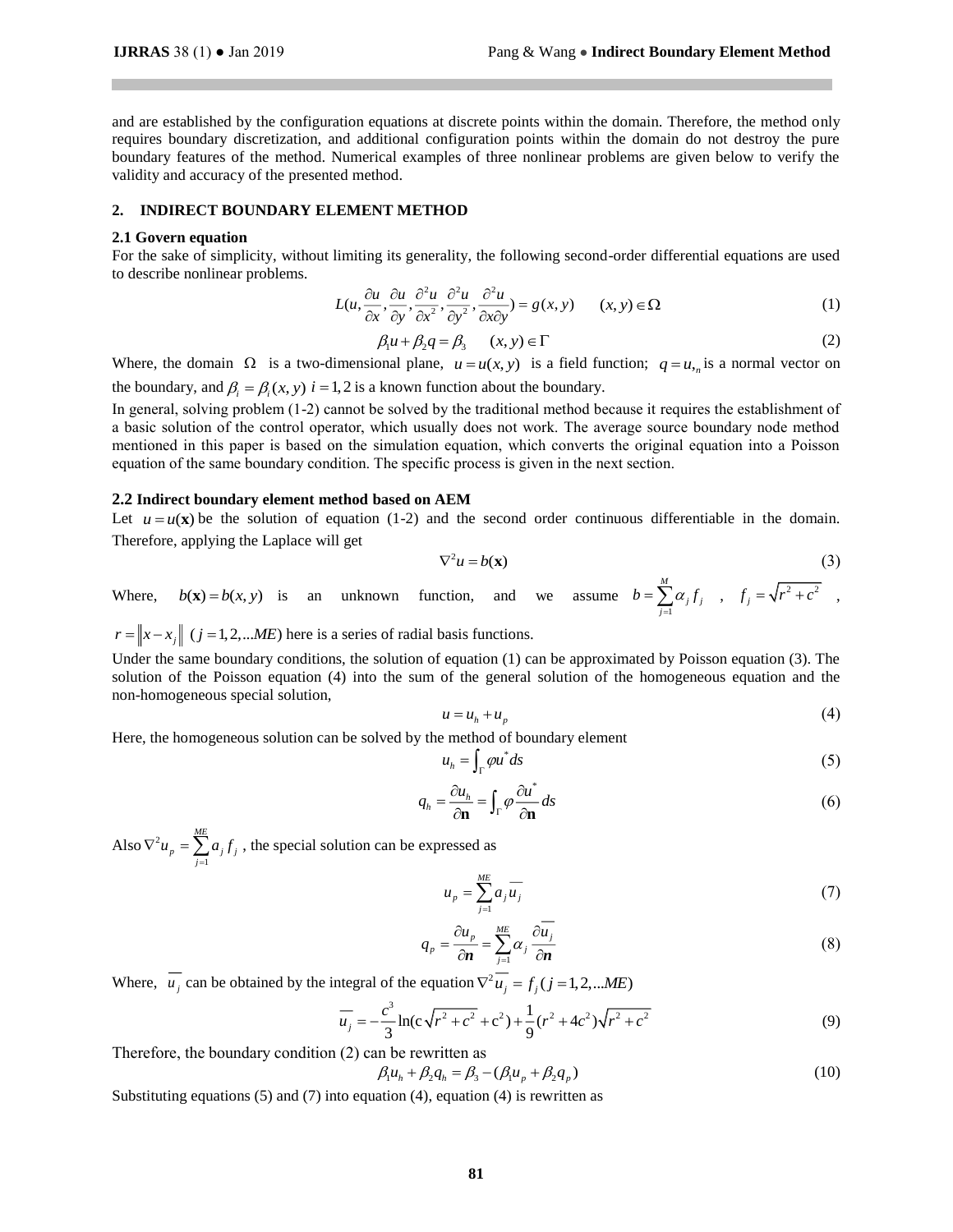$$
u = u_h + u_p = \int_{\Gamma} \rho u^* ds + \sum_{j=1}^{M} a_j \overline{u_j}
$$
 (11)

Solve the first and second derivatives for equation (9).

$$
u_x = \int_{\Gamma} \varphi u_x^* ds + \sum_{j=1}^{ME} a_j \overline{(u_j)}_x \tag{12}
$$

$$
u_{y} = \int_{\Gamma} \varphi u_{y}^{*} ds + \sum_{j=1}^{ME} a_{j} (\overline{u_{j}})_{y}
$$
 (13)

$$
u_{xx} = \int_{\Gamma} \varphi u_{xx}^* ds + \sum_{j=1}^{ME} a_j (\overline{u_j})_{xx}
$$
 (14)

$$
u_{yy} = \int_{\Gamma} \varphi u_{yy}^* ds + \sum_{j=1}^{ME} a_j (\overline{u_j})_{yy}
$$
 (15)

$$
u_{xy} = \int_{\Gamma} \varphi u_{xy}^* ds + \sum_{j=1}^{ME} a_j \overline{(u_j)}_{xy}
$$
 (16)

Using the boundary condition (10),  $\varphi$  can be expressed as  $\alpha_j$ . Applying equation (1) at the collocation point in the domain will result in an equation.

$$
L_i(u^i, u^i{}_x, u^i{}_y, u^i{}_{xx}, u^i{}_{yy}, u^i{}_{xy}) = g^i \quad i = 1, 2, ..., ME
$$
 (17)

Apply equation (11) and equations (12)-(16) to approximate the value of  $\mathbf{u}^i$  and its derivatives at the collocation point, so equation (17) can be replaced with

$$
L_i(\alpha_j) = g^i \quad i, j = 1, 2, ..., ME \tag{18}
$$

Therefore, the coefficient of  $b(x) = b(x, y)$  can be obtained. Since equation (19) represents a linear system of equations, the Gaussian elimination method can be used to solve the boundary value problem.

## **3. NUMERICAL EXAMPLES**

In this paper, three numerical examples are chosen to verify the accuracy, stability and effectiveness of the presented method. In order to better show the calculation results, the average relative error (ARE) has the following definition

$$
ARE = \sqrt{\sum_{k=1}^{M} (I_{num}^k - I_{exact}^k) / \sum_{k=1}^{M} |I_{exact}^k|}
$$

Where, *NE* is used to indicate the number of boundary elements, ME is the number of points in the domain, M is the total number of points calculated,  $I_{num}^k$  and  $I_{exact}^k$  respectively represent the calculated numerical solution and exact solution at the first point.

**Example 1:** Consider the surface whose mean curvature is constant, and have the following governing equation

$$
[1+(\frac{\partial u}{\partial x_2})^2] \frac{\partial^2 u}{\partial x_1^2} - 2 \frac{\partial u}{\partial x_1} \frac{\partial u}{\partial x_2} \frac{\partial^2 u}{\partial x_1 \partial x_2} + [1+(\frac{\partial u}{\partial x_1})^2] \frac{\partial^2 u}{\partial x_1^2}
$$

$$
-\kappa [1+(\frac{\partial u}{\partial x_1})^2 + (\frac{\partial u}{\partial x_2})^2]^{3/2} = 0 \qquad \mathbf{x} \in \Omega
$$

Where, the domain  $\Omega$  is a square domain with a side length of 5,  $\kappa = -\sqrt{2}/5$ , and the boundary condition is

$$
u(x_1,0)=(50-x_1^2)^{1/2}, u(x_1,5)=(25-x_1^2)^{1/2}
$$
  
 
$$
u(0,x_2)=(50-x_2^2)^{1/2}, u(5,x_2)=(25-x_2^2)^{1/2}
$$

The discriminant of the fore formula is

$$
[1+(\frac{\partial u}{\partial x_1})^2][1+(\frac{\partial u}{\partial x_2})^2] - (\frac{\partial u}{\partial x_1})^2(\frac{\partial u}{\partial x_2})^2
$$
  
= 1+(\frac{\partial u}{\partial x\_1})^2 + (\frac{\partial u}{\partial x\_2})^2  
\ge 0

Therefore, the governing equation is elliptical. The exact solution of the equation is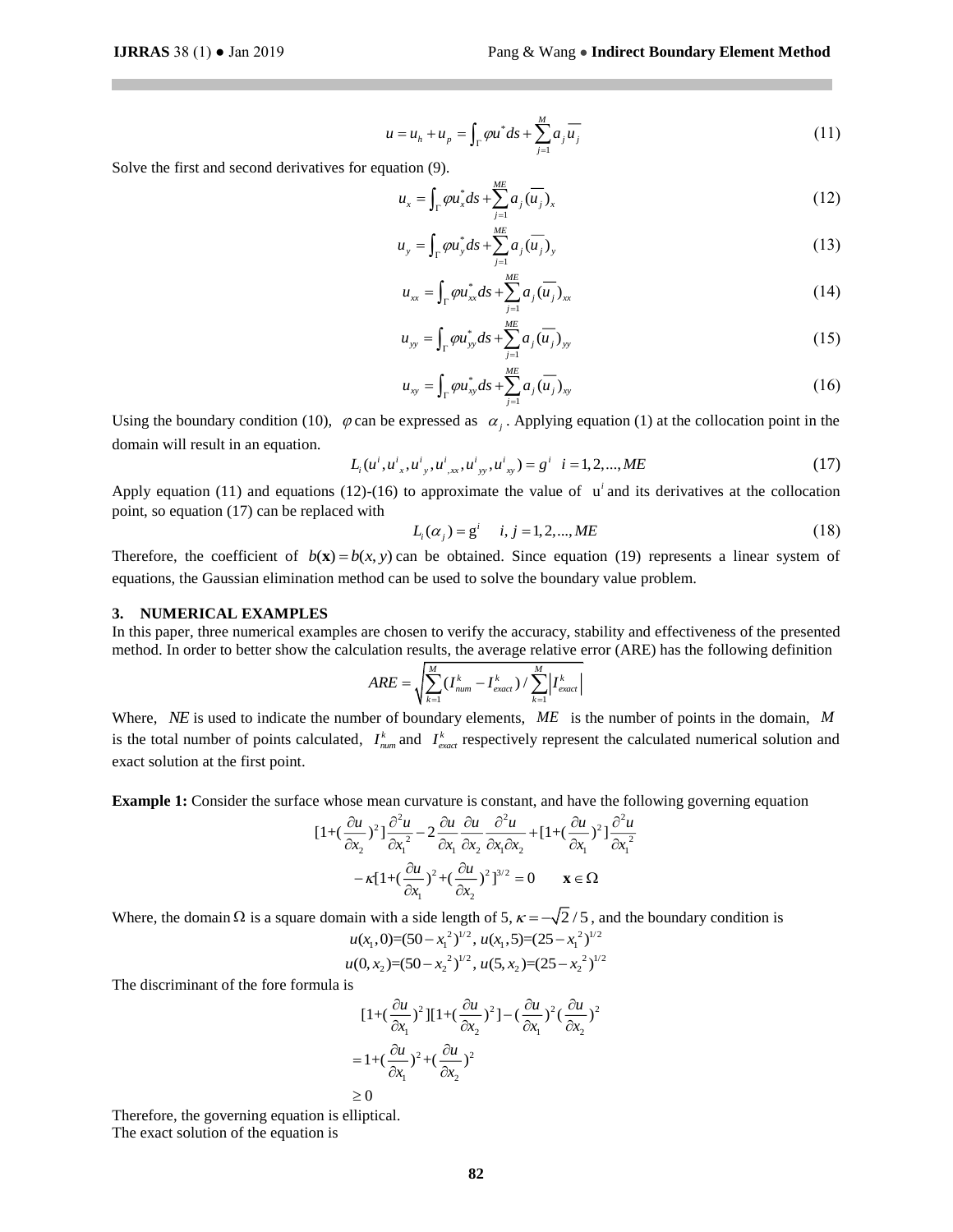$$
u(x_1, x_2) = [50 - (x_1^2 + x_2^2)]^{1/2}
$$

In the calculation, the boundary is divided into 100 units, the number of points in the domain  $M = 100$ , and the shape parameters  $c=1$  are taken. The table 2 gives the temperature values along the middle line  $x_2 = 2.5$  and is compared with the exact solution, and the relative error is less than  $10<sup>2</sup>$ . It can be concluded from Fig.2 that the presented method can effectively solve the two-dimensional nonlinear problem, and the presented method has good stability.

|                             | $CX_{1}$ | CX, | Exact value     | Numerical results | Relative error     |
|-----------------------------|----------|-----|-----------------|-------------------|--------------------|
|                             | 0.5      | 2.5 | $0.6595453E+01$ | $0.6599356E+01$   | $-0.5918494E-03$   |
| $\mathcal{D}_{\mathcal{L}}$ | 1.0      | 2.5 | $0.6538348E+01$ | $0.6543136E+01$   | $-0.7322570E-03$   |
| 3                           | 1.5      | 2.5 | $0.6442049E+01$ | $0.6450185E+01$   | $-0.1262927E - 02$ |
| 4                           | 2.0      | 2.5 | $0.6304760E+01$ | $0.6315163E+01$   | $-0.1649953E-02$   |
| 5                           | 2.5      | 2.5 | $0.6123724E+01$ | $0.6138945E+01$   | $-0.2485533E-02$   |
| 6                           | 3.0      | 2.5 | $0.5894913E+01$ | $0.5912750E+01$   | $-0.3025812E-02$   |
| 7                           | 3.5      | 2.5 | $0.5612486E+01$ | $0.5629521E+01$   | $-0.3035215E-02$   |
| 8                           | 4.0      | 2.5 | $0.5267827E+01$ | $0.5279598E+01$   | $-0.2234583E-02$   |
| 9                           | 4.5      | 2.5 | $0.4847680E+01$ | $0.4848934E+01$   | $-0.2588007E-03$   |

Table 1 Value of temperature along the middle line  $x<sub>2</sub> = 0.5$  in a rectangular plate



*Fig.1 Average relative error varies with the number of boundary nodes*

**Example 2:** On the rectangular plate  $0 \le x_1, x_2 \le 1$ , consider the following nonlinear heat transfer problem

$$
(k\frac{\partial u}{\partial x_1})_{x_1} + (k\frac{\partial u}{\partial x_2})_{x_2} = 0
$$

Boundary conditions are

$$
u(0, x_2)=300, u(1, x_2)=400
$$
  

$$
u_n(x_1, 0)=0, u_n(x_1, 1)=0
$$

In this example, we don't consider the factors of the heat source. And conductivity  $k$  is related to temperature  $k = k_0 [1 + \beta (u - u_0)/u_0]$ 

Here,  $u_0$  is the initial value,  $k_0$  and  $\beta$  are constants. We substitute the fore formula into the original governing equation

$$
k\nabla^2 u + \frac{k_0}{u_0} \beta \left( \frac{\partial^2 u}{\partial x_1^2} + \frac{\partial^2 u}{\partial x_2^2} \right) = 0
$$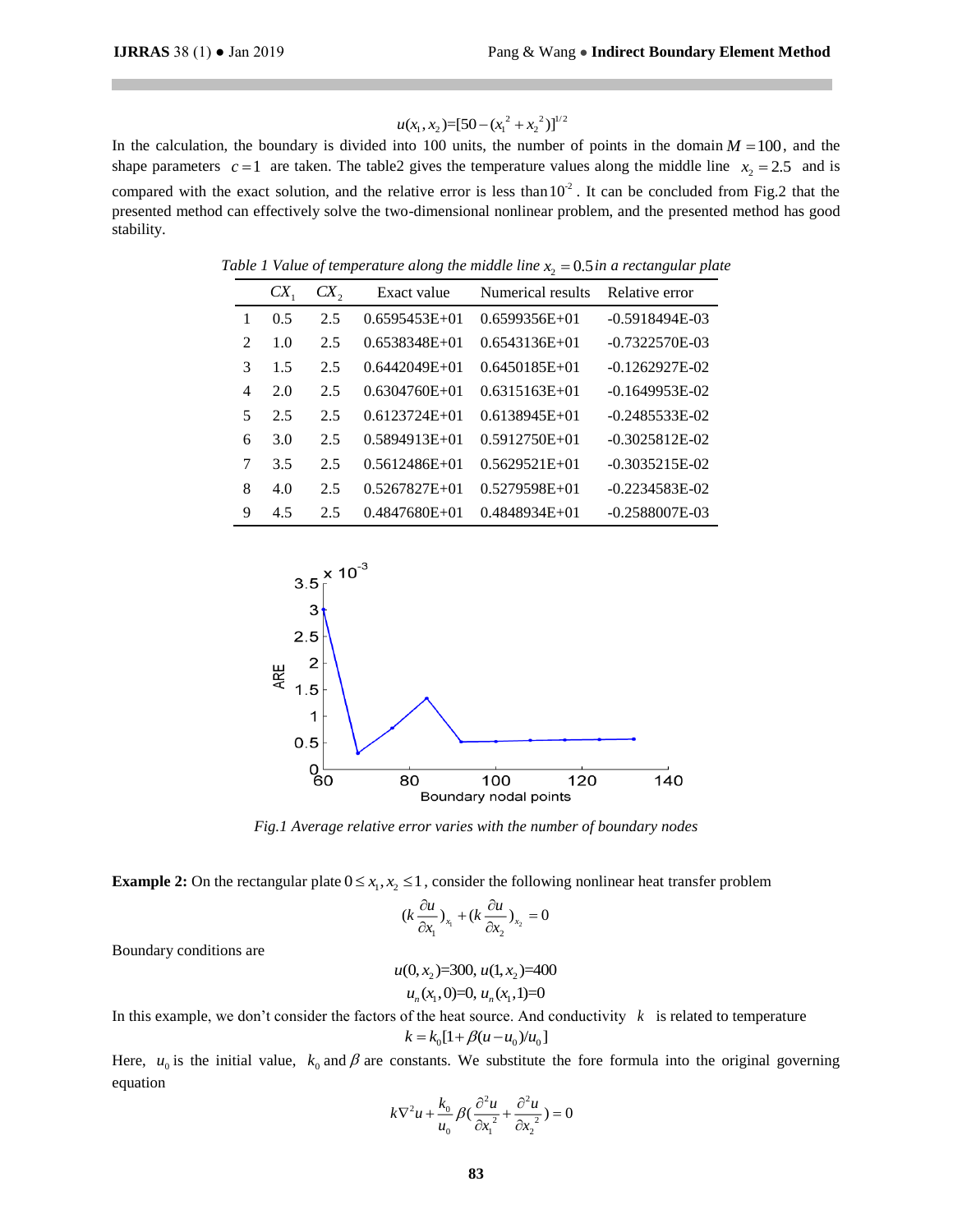In the calculation, we take the initial temperature value  $u_0 = 300$  and the material constant  $k_0 = 1$ ,  $\beta = 3$  are taken separately, divide the boundary into 100 units, the number of points  $M = 49$  in the domain, and take the shape parameters  $c = 1$ . Using the method in this paper, Table1 gives the temperature values along the middle line  $x_2 = 0.5$  and is compared with the value of DRM and Kirchhoff in Ref [16]. It can be concluded from Table1 that the algorithm can effectively solve the two-dimensional nonlinear problem. It can be seen from Fig.1 that the solution value of the algorithm is in good agreement with the values of DRM and Kirchhoff.

| $CX_{1}$          | $CX_{2}$          | Kirchhoff | <b>DRM</b> | Present method  |
|-------------------|-------------------|-----------|------------|-----------------|
| $0.1000000E+00$   | 0.5000000E+00     | 314.0     | 314.15     | $0.3140642E+03$ |
| $0.3000000E + 00$ | $0.5000000E + 00$ | 337.82    | 338.34     | $0.3380341E+03$ |
| $0.5000000E+00$   | $0.5000000E + 00$ | 358.11    | 358.49     | $0.3583365E+03$ |
| $0.7000000E + 00$ | $0.5000000E + 00$ | 376.08    | 376.27     | $0.3762143E+03$ |
| $0.9000000E+00$   | $0.5000000E+00$   | 392.36    | 392.43     | $0.3923727E+03$ |

Table 2 Value of temperature along the middle line  $x<sub>2</sub> = 0.5$  in a rectangular plate



*Figure 2 Temperature values along the middle line*  $x_2 = 0.5$ 

**Example 3:** In a multi-circle domain (Fig.3), solve the following two-dimensional anisotropic Helmholtz equation [20]

$$
\frac{\partial^2 u}{\partial x_1^2} + \frac{\partial^2 u}{\partial x_1 \partial x_2} + \frac{\partial^2 u}{\partial x_2^2} + \lambda^2 u = 0
$$

Where,  $\lambda = \frac{\sqrt{3}}{2}$  $\lambda = \frac{\sqrt{3}}{2} \mu$ , boundary condition is  $u = \sin(\frac{\sqrt{3}}{2}\mu x_1) + \cos[\mu(x_2 - \frac{\lambda_1}{2}\mu x_2)]$  $u = \sin(\frac{\sqrt{3}}{2}\mu x_1) + \cos[\mu(x_2 - \frac{x_1}{2})].$ Its exact solution is

$$
u = \sin(\frac{\sqrt{3}}{2}\mu x_1) + \cos[\mu(x_2 - \frac{x_1}{2})]
$$

Calculate the anisotropy problem on this multi-circle domain,  $NE = 48$ ,  $ME = 96$ ,  $C = 1$ ,  $\mu = 1.9$ . Table3 gives the numerical solution of the field function of the inner point and its relative error compared with the exact solution. Fig.4 (a) shows the average relative error of the field function as a function of the shape parameters. Fig. 4 (b) shows the average relative error of the field function under different internal configuration points. Fig.4 (a) (b)show the effectiveness of the presented method.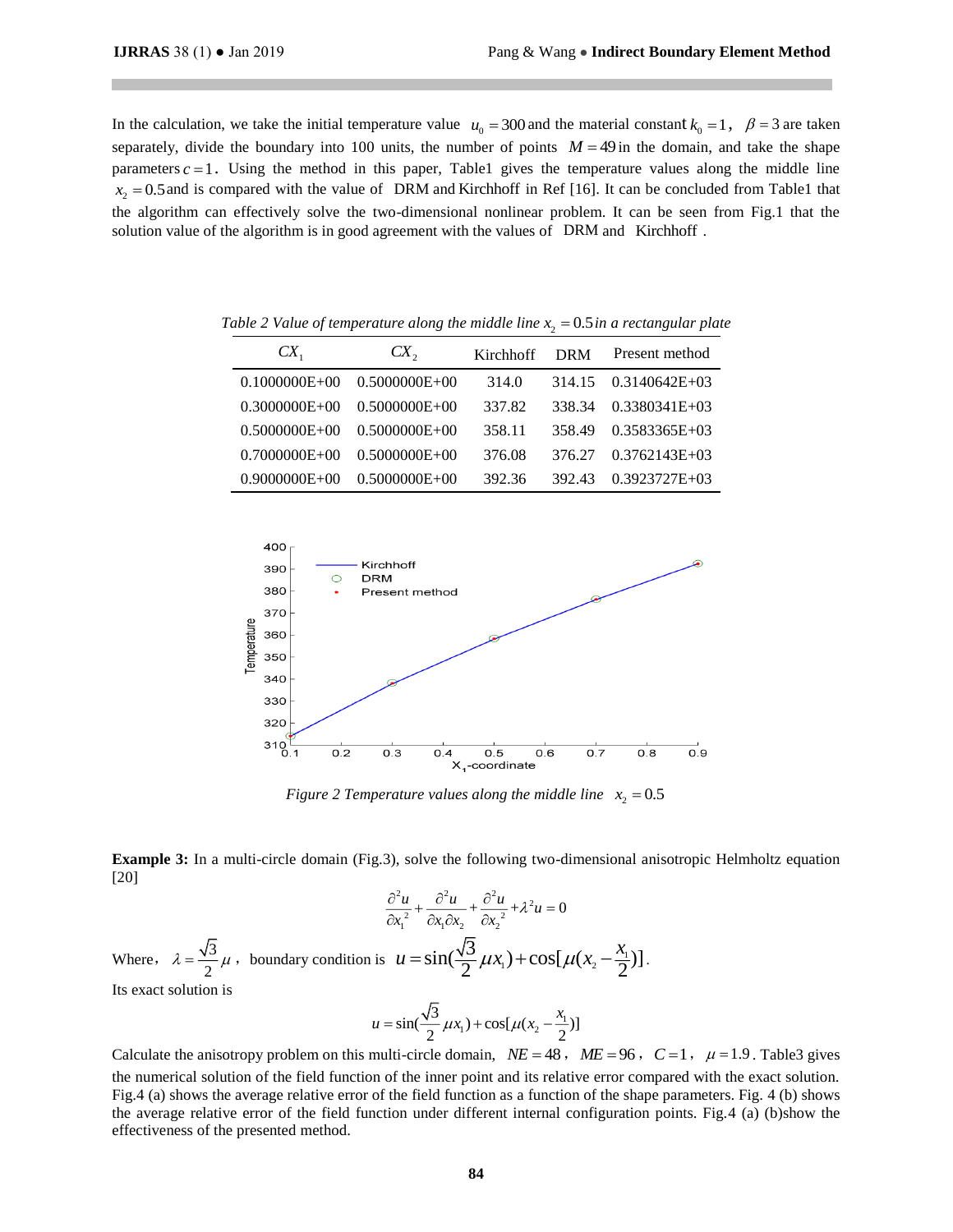| Table 3 Comparison of numerical solutions and exact solutions |        |             |                  |                   |                |  |  |  |
|---------------------------------------------------------------|--------|-------------|------------------|-------------------|----------------|--|--|--|
|                                                               |        | $CX1$ $CX2$ | Exact value      | Numerical results | Relative error |  |  |  |
|                                                               | 0.6    | 0.0         | $0.1676425E+01$  | $0.1677254E+01$   | 0.4944568E-03  |  |  |  |
|                                                               | 0.8    | 02          | $0.1896470E+01$  | $0.1896827E+01$   | 0.1882381E-03  |  |  |  |
| $\mathcal{R}$                                                 | $-0.7$ | 02          | $-0.4116014E+00$ | $-0.4134622E+00$  | 0.4520805E-02  |  |  |  |
| 4                                                             | 0.4    | $-0.8$      | 0.2883879E+00    | $0.2861312E+00$   | 0.7825312E-02  |  |  |  |



*Fig.3 multi-circle domain*



*Fig.4 Average relative error varies with (a) shape parameters <sup>c</sup> , (b) the number of collocation nodes.*

# **4. Conclusion**

For the general nonlinear problem, this paper proposes a new boundary element method. The proposed method preserves the pure boundary properties of the boundary elements, so that the discrete and integrated elements are only performed on the boundary. The simple basic solution applied in this paper depends only on the order of the differential equation, regardless of its specific differential operator. Using the method proposed in this paper, the governing equations of complex problems are transformed into simple governing differential equations of the same order, which reduces the complexity of the processing problem. In the numerical examples, the average relative error of the field function is analyzed when the number of points and shape parameters are configured internally.